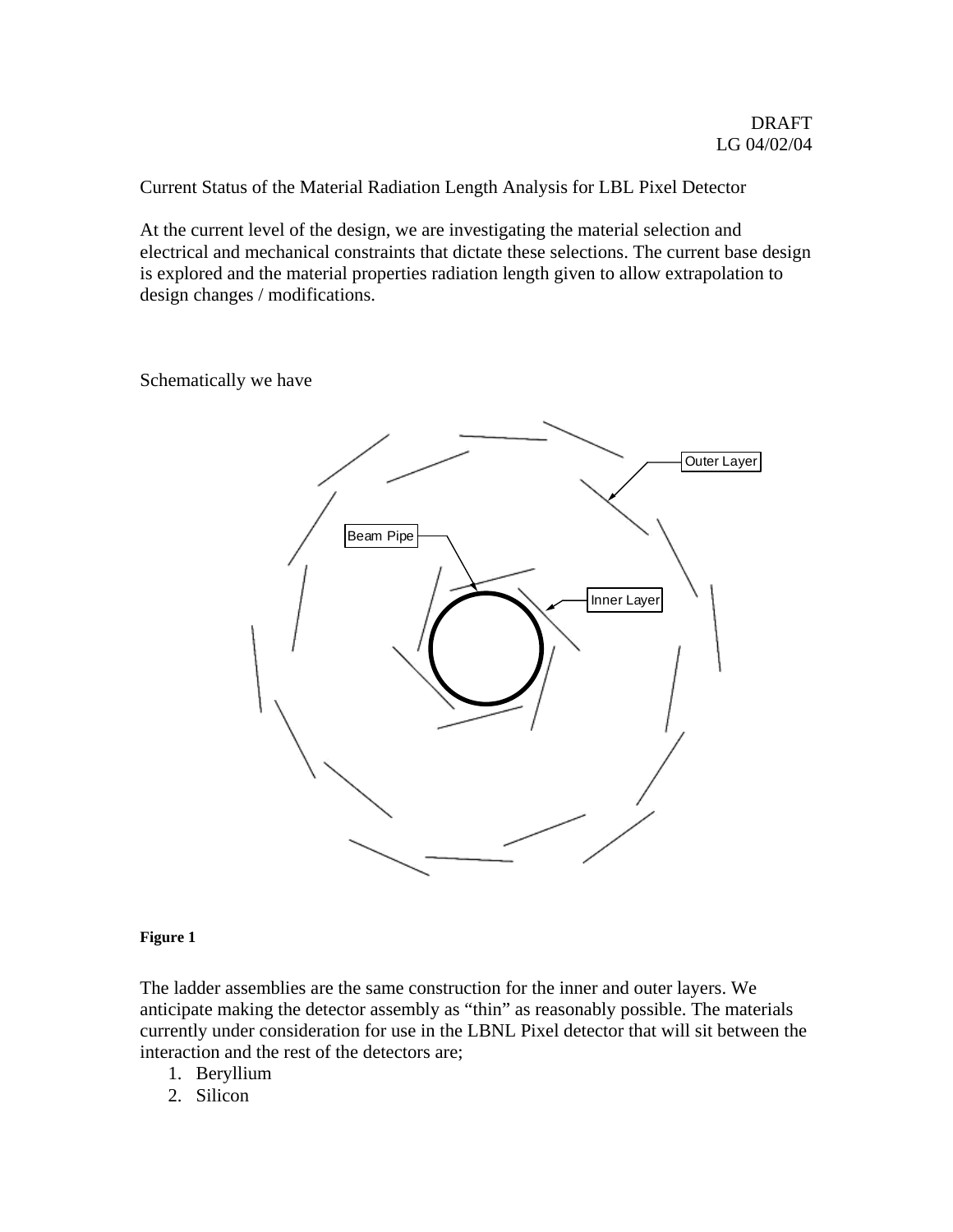- 3. Kapton (Polyimide Film)
- 4. Carbon fiber composite
- 5. Reticulated vitreous carbon foam (RVC)
- 6. Aluminum
- 7. Copper
- 8. Adhesive
- 9. Teflon

Using Dahl's formula from Review of Particle Physics,

$$
X_0 = \frac{716.4(g)(cm)^{-2}A}{Z(Z+1)\ln(287/\sqrt{Z})}
$$

and the material density, we can calculate the radiation length for the above materials as a function of thickness for the materials not listed in the Review of Particle Physics. These radiation lengths are shown in the table below<sup>1</sup>.

| Material                | $(g/cm^3)$<br>$\Omega$ | Radiation length (cm) |
|-------------------------|------------------------|-----------------------|
| Beryllium               | 1.85                   | 35.28                 |
| Silicon                 | 2.33                   | 9.36                  |
| Kapton (Polyimide Film) | 1.42                   | 28.6                  |
| Carbon fiber composite  | 1.713                  | 28                    |
| <b>RVC</b>              | 0.059                  | 728.3                 |
| Aluminum                | 2.7                    | 8.9                   |
| Copper                  | 8.96                   | 1.43                  |
| Adhesive                |                        | 35                    |
| Teflon                  | 2.20                   | 15.8                  |

We will calculate the radiation length for the material traversed perpendicular to the beam direction and do the correction for the overlap and angle incident later. Further corrections for particle trajectories with axial component will be solved in the geant simulations.

Calculating the radiation length of the materials and assemblies used, we start with the beam pipe.

Beam Pipe – Be at 500  $\mu$  m 500  $\mu$  m/35.28cm = 0.001417 or **0.1417** % of a radiation length

Next are the ladder assemblies

<u>.</u>

The layers are based on the same mechanical carrier / Silicon design, 2 initial versions of which are shown schematically below:

 $<sup>1</sup>$  Some interaction lengths were obtained from reference materials or other sources rather than calculated.</sup>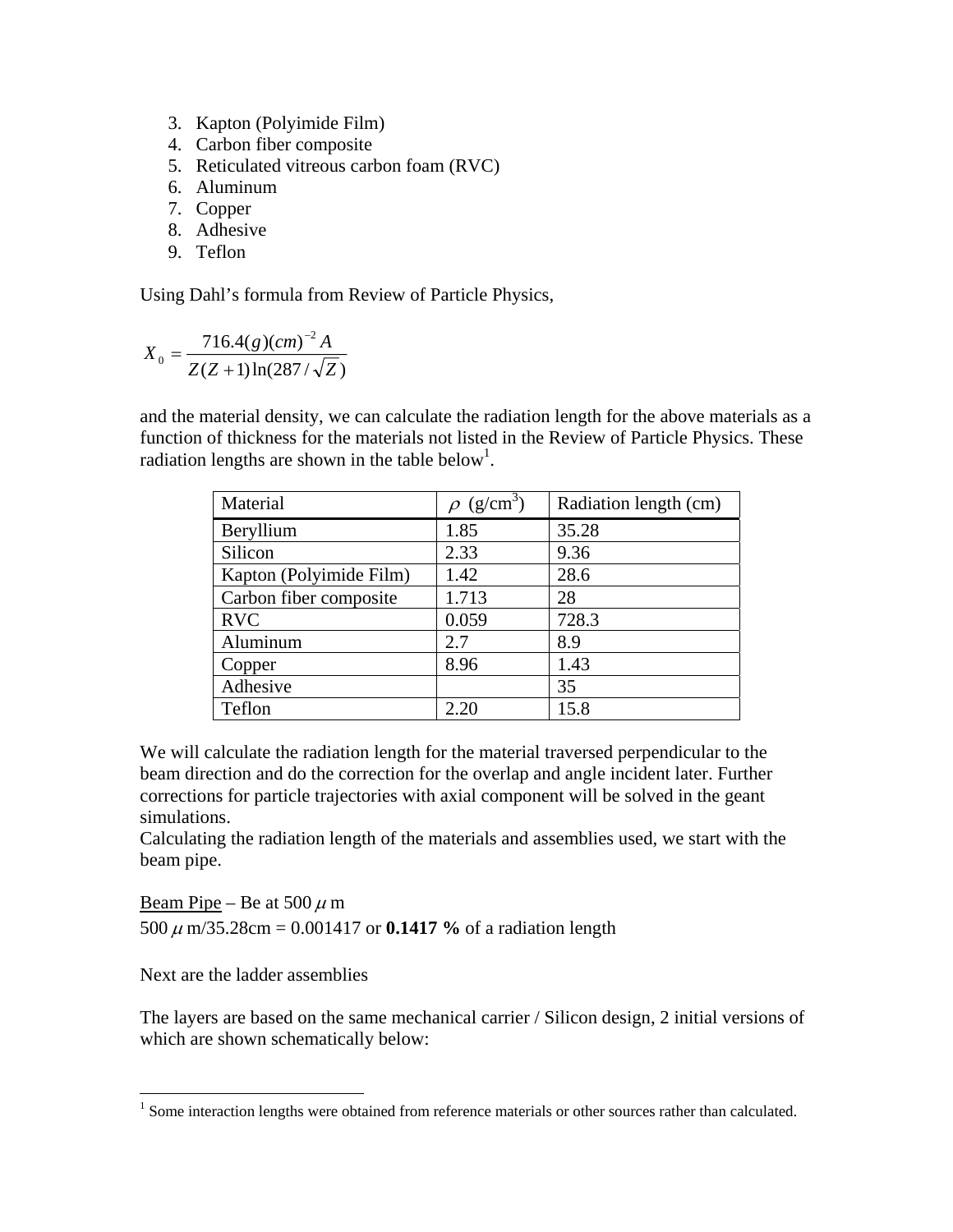





## **Figure 3**

Naturally, the layers all have a layer of adhesive between them, which is not shown but is taken into account when we do the final calculations.

Silicon Detector layer - 50  $\mu$  m 50  $\mu$  m / 9.36cm = 0.000534 or **0.0534%** of a radiation length ADC/RDO chip - 50  $\mu$  m As above 0.000534 or **0.0534%** of a radiation length

Cable – The design for the cable is currently in flux. Designs for two types of possible cables are shown below. This area will be the focus of more work in the near future. A simple copper and a simple aluminum design are shown for illustration of the differences in material. We expect to achieve a radiation length less than these examples.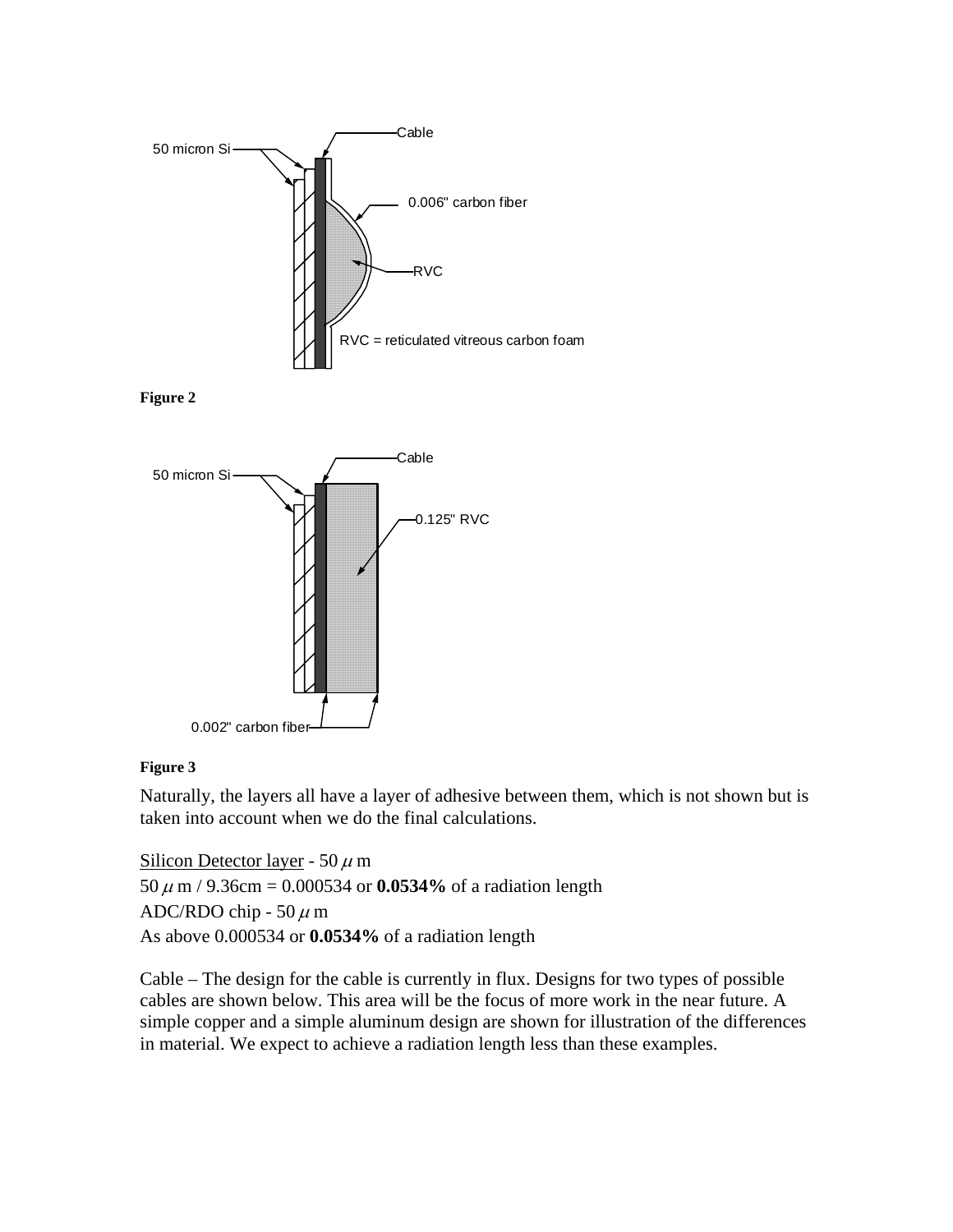

Layer 1. Control signal perpindicular 0.0007", 10% fill 2. Kapton 0.001" 3. Data/Power, 0.0007", 70% fill 4. Teflon/adhesive prepreg 0.004" 5. Data/Power, 0.0007", 70" fill 6. Kapton 0.001"

7. control signal parallel 0.0007", 50% fill

## **Figure 4**

Each signal layer can be copper in this design. The copper traces are chosen to give less than 100mV drop (assuming  $100$ mW / cm<sup>2</sup> of detector) A single sided aluminum on Kapton cable is examined after figure 5.

For copper;

17.78 <sup>µ</sup> m / 1.43cm = 0.001243 or **0.1243% radiation length \* % fill / layer**

For Kapton;

 $25.4 \mu$  m / 28.6cm = 0.0000888 or **0.00888% radiation length / layer** 

For Teflon/adhesive (50% each)

101.6  $\mu$  m / ((35cm + 15.8cm)/2) = 0.00040 or **0.04% radiation length / layer** 

Total for the copper based cable is

0.1243 \* 2 + 0.00888 \* 2 + 0.04 \* 1 = **0.3063% radiation length** 

A possible single sided aluminum based cable design is shown below. In this case and the Copper case, the adhesive between the Kapton and the bonded copper or aluminum layer is neglected. We will investigate using vacuum deposited aluminum layers on the Kapton.



**Figure 5**